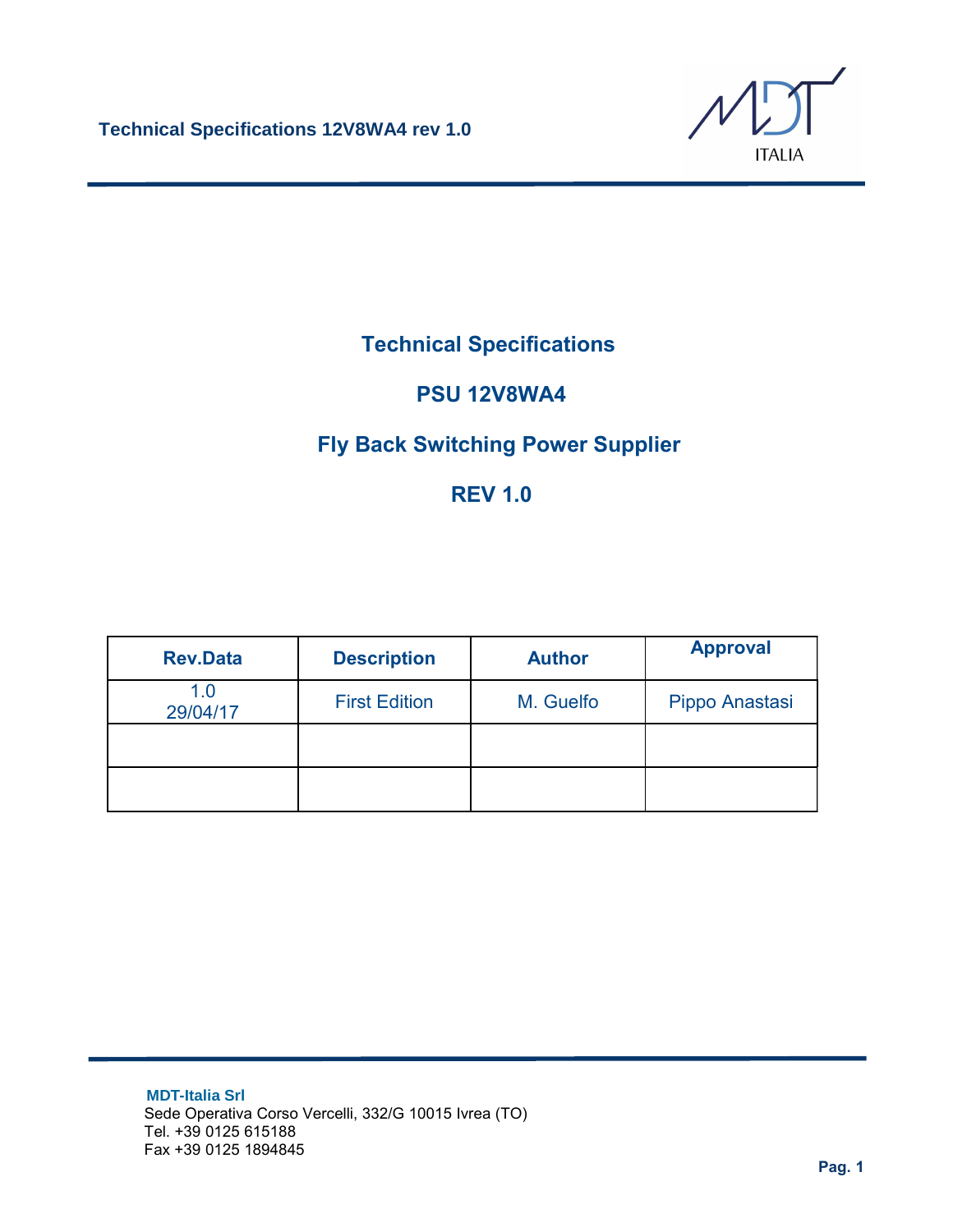

### **Revision history:**

**1.0:**

− first edition: technical specifications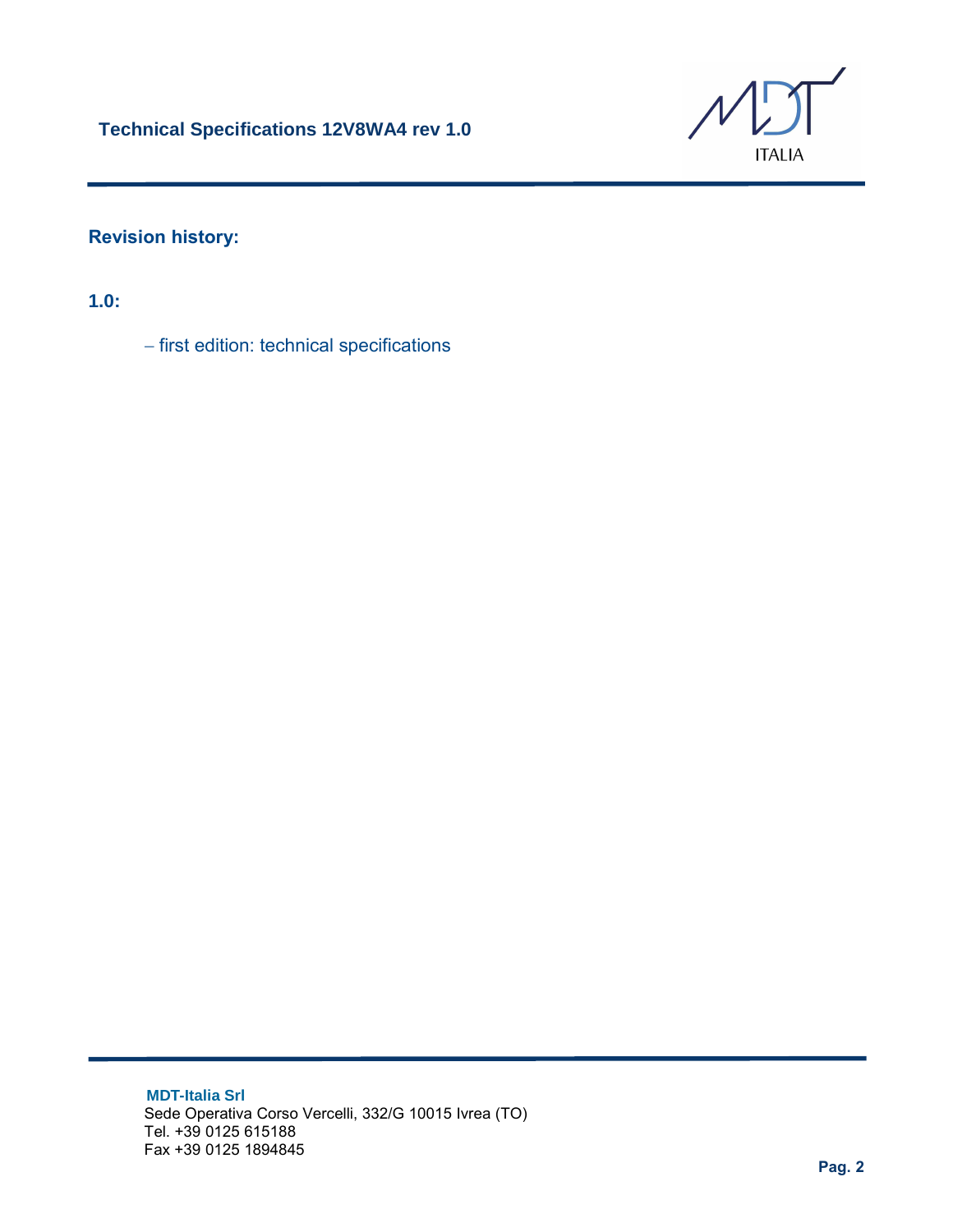

# **Table of Contents**

| $\bullet$<br>$\bullet$ |  |
|------------------------|--|
|                        |  |
|                        |  |
|                        |  |
|                        |  |
|                        |  |
|                        |  |
|                        |  |
|                        |  |
|                        |  |
|                        |  |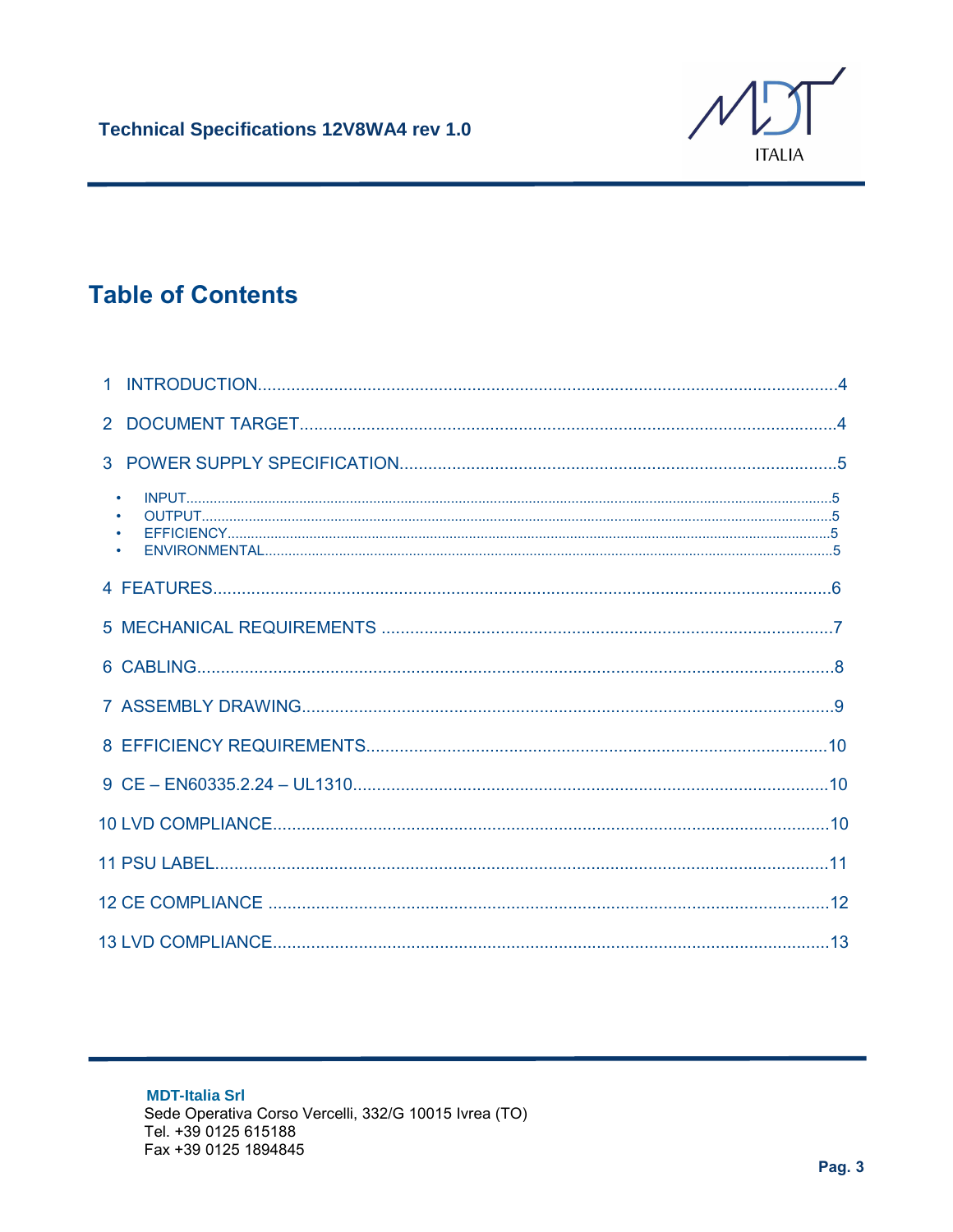

### **1 Introduction**

This document describes a 8W continous universal input, single output power supply capable of delivering as peak up to 10W.

The purpose of the following project is the design of an external insulated switching power supply to be used in a fridge to power a small air fan.

Starting from the electrical and environment requirements, the development will consider the following constraints in order of importance:

- Mechanical constraints
- Efficiency constraints

Finally the device will be submitted to the a certification lab in order to produce all the required compatibility test reports and safety marks.

#### **2 Document target**

This document aims the target of contain all the technical details of the activity.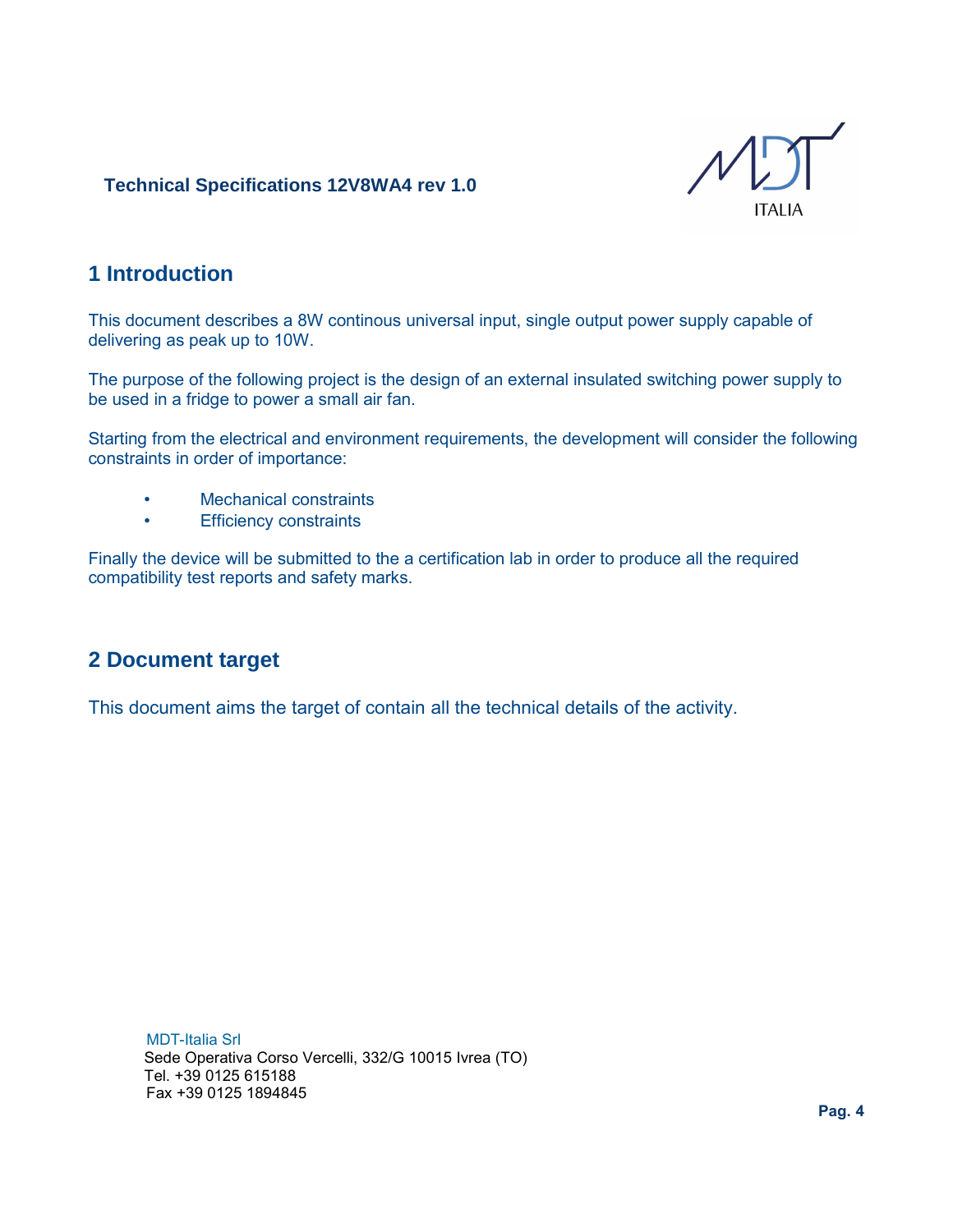

# **1 Power Supply Specification**

◦ *Input*

|                             | Voltage range<br>Frequency                                                                                                                                                                          | 100-240 VAC<br>50/60 Hz                                               | $(2 Write - no P.E.)$        |
|-----------------------------|-----------------------------------------------------------------------------------------------------------------------------------------------------------------------------------------------------|-----------------------------------------------------------------------|------------------------------|
|                             | No-load Input Power                                                                                                                                                                                 | 250 mW                                                                | $(Q)$ 230 VAC)               |
|                             | <b>Output</b><br>$\circ$                                                                                                                                                                            |                                                                       |                              |
| $\bullet$<br>$\bullet$<br>۰ | Voltage<br><b>Output voltage Tolerance</b><br>max Output Ripple Voltage<br><b>Output Current</b><br>max impulse Output Current 833 mA<br><b>Continuous Output Power</b><br><b>Peak Output Power</b> | <b>12 V DC</b><br>± 10%<br>250 mV<br>667 mA<br>8 W<br>10 W            | 20 MHz bandwidth             |
|                             | <b>Efficiency</b><br>$\circ$                                                                                                                                                                        |                                                                       |                              |
|                             | <b>Full Load</b>                                                                                                                                                                                    | 73 %                                                                  | Average POUT, 25 °C (230Vac) |
|                             | <b>Environmental</b><br>$\circ$                                                                                                                                                                     |                                                                       |                              |
|                             | <b>Conducted EMI</b><br><b>Safety</b>                                                                                                                                                               | Meets CISPR22B / EN55022B<br>Designed to meet IEC950, UL1950 Class II |                              |
| $\bullet$                   | <b>Ambient Temperature</b>                                                                                                                                                                          | $0^{\circ}$ C +45 $^{\circ}$ C                                        | Open frame, sea level        |
|                             | $MTBF$ at $25^{\circ}C$                                                                                                                                                                             | 100.000 hrs                                                           |                              |

• All the materials and processes involved in the supplying of this power supply will follow the vigent ROHS normative.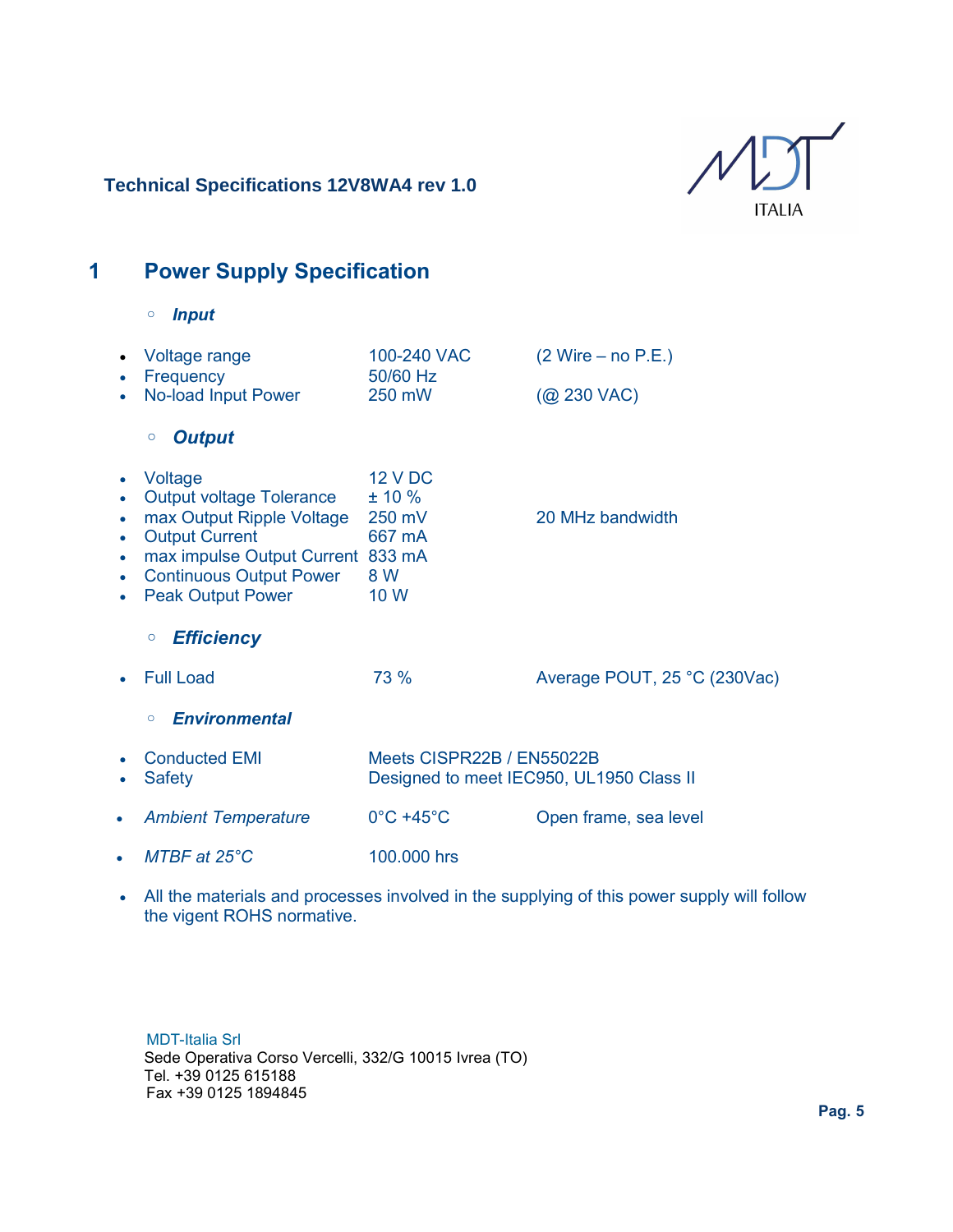

## **2 Features**

- Revolutionary control concept provides very low cost, low part count solution
- Primary side control eliminates secondary side control and opto-coupler
- Provides +/-5% CV
- Over-temperature protection
- tight tolerance (+/-5%) with hysteretic recovery for safe PCB temperature under all conditions
- Auto-restart output short circuit and open-loop protection
- E-Shield<sup>™</sup> winding technique dramatically reduces EMI filtering
- **EcoSmart®** Easily meets all current international energy efficiency standards
	- − China (CECP) / CEC / ENERGY STAR 1.1 / EU CoC
- No-load consumption <250 mW at 265 VAC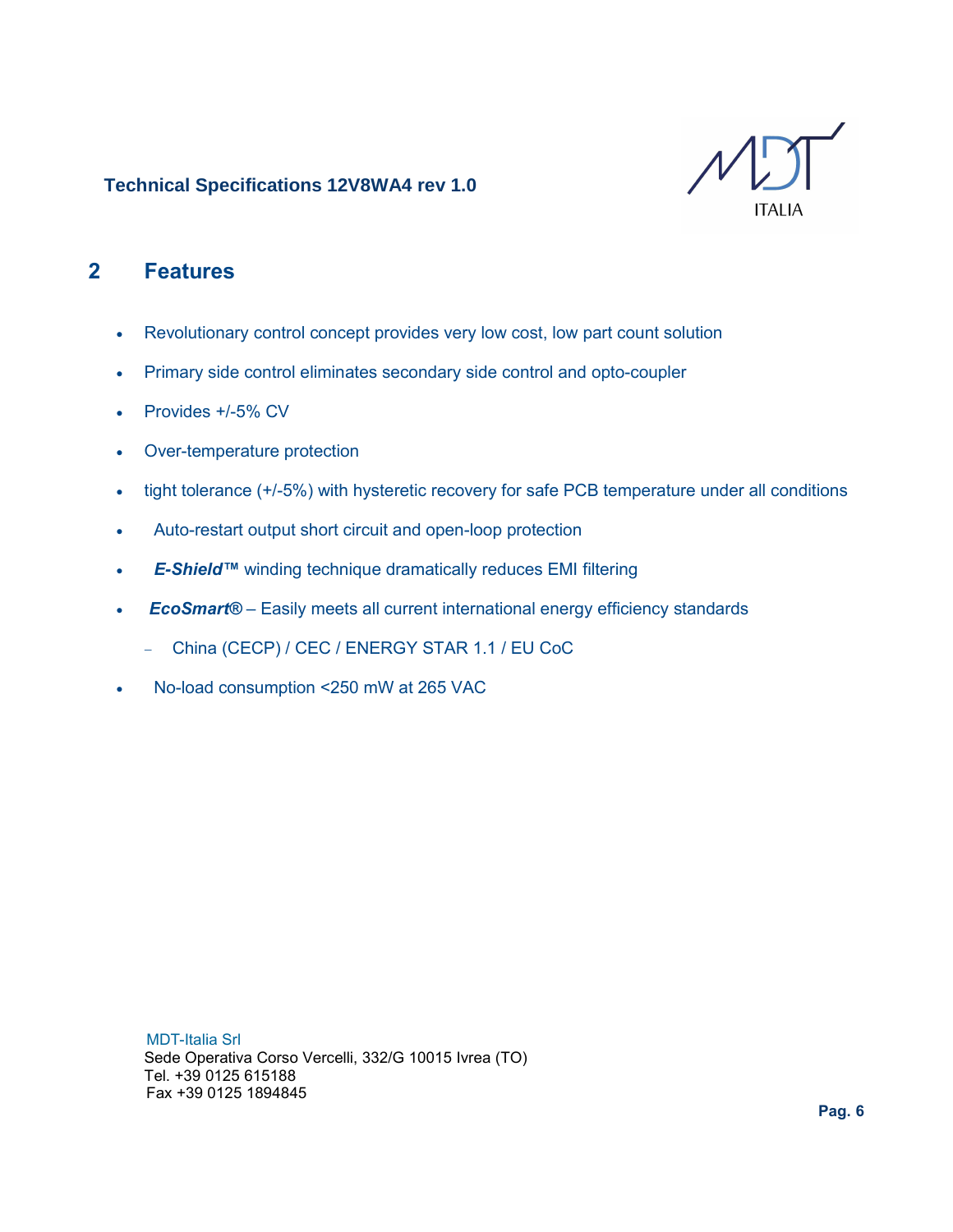

## **3 Mechanical Requirements**

The following picture show the ABS plastic enclosure that hosts the PSU ultrasound sealed. In some configuration the wiring terminations can be with connector. Actually the first configuration (12V8WA4) has a 4-wires cable 150mm long outside the enclosure with 4 pin connector JST ELP-04NV (see sketch below).

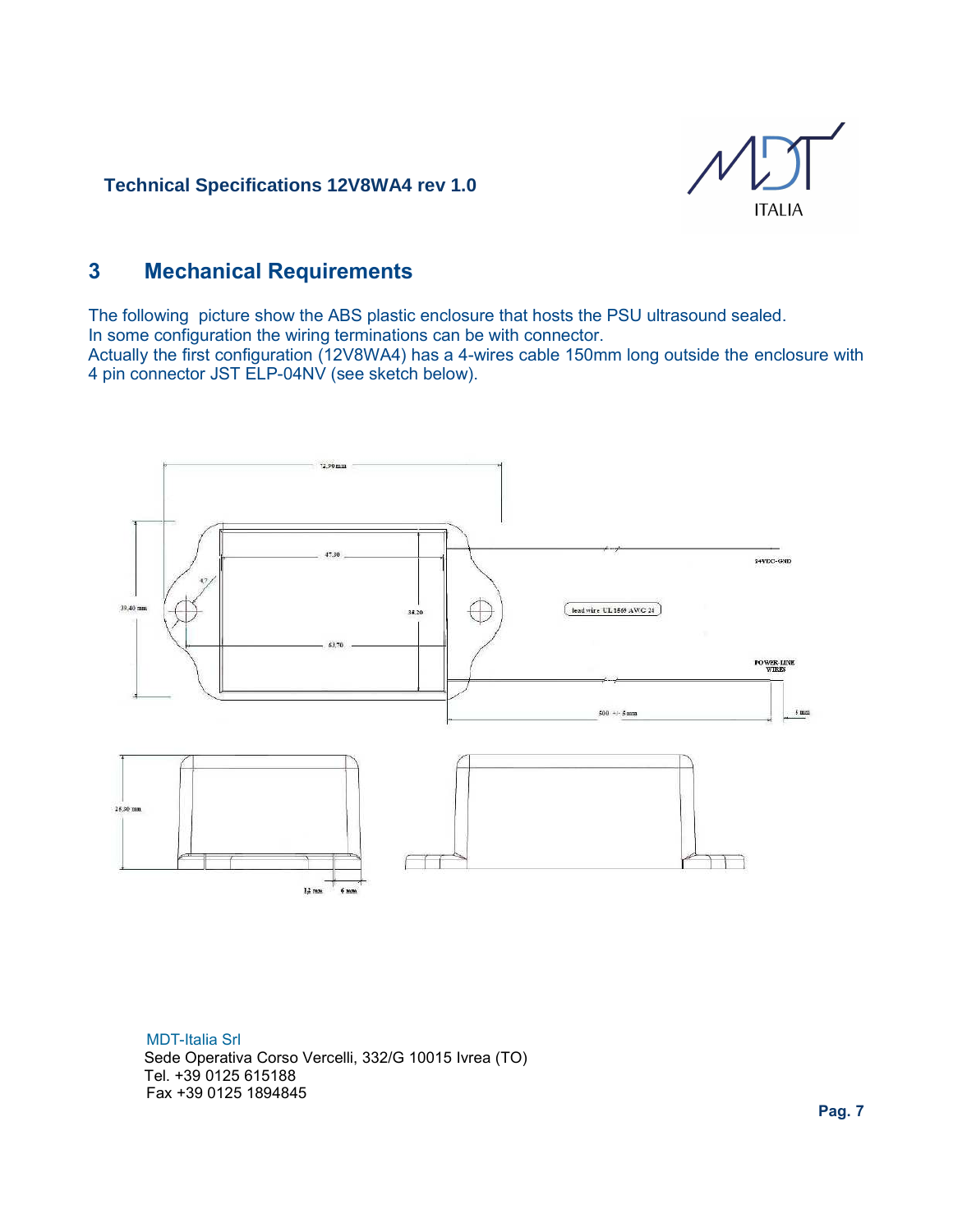

#### **4 Cabling sketch**



-241902500049 JST ELP-04NV



Pri. input wire Suzhou Jinlianli 1569 300V, 105°C, UL. UL E228191 Wire & Cable Co., Min. 24AWG Ltd. Shenzhen Woer RSFR-H VW-1, 125°C UL **UL E203950** Insulated tube on pri. Input Heat-Shrinkable wire Material Co., Ltd. 300V, 105°C, UL **UL E228191** Sec. output wire Suzhou Jinlianli 1569 Wire & Cable Co., Min. 24AWG Ltd.

#### **Cabling designed for the 12V8WA4 PSU module.**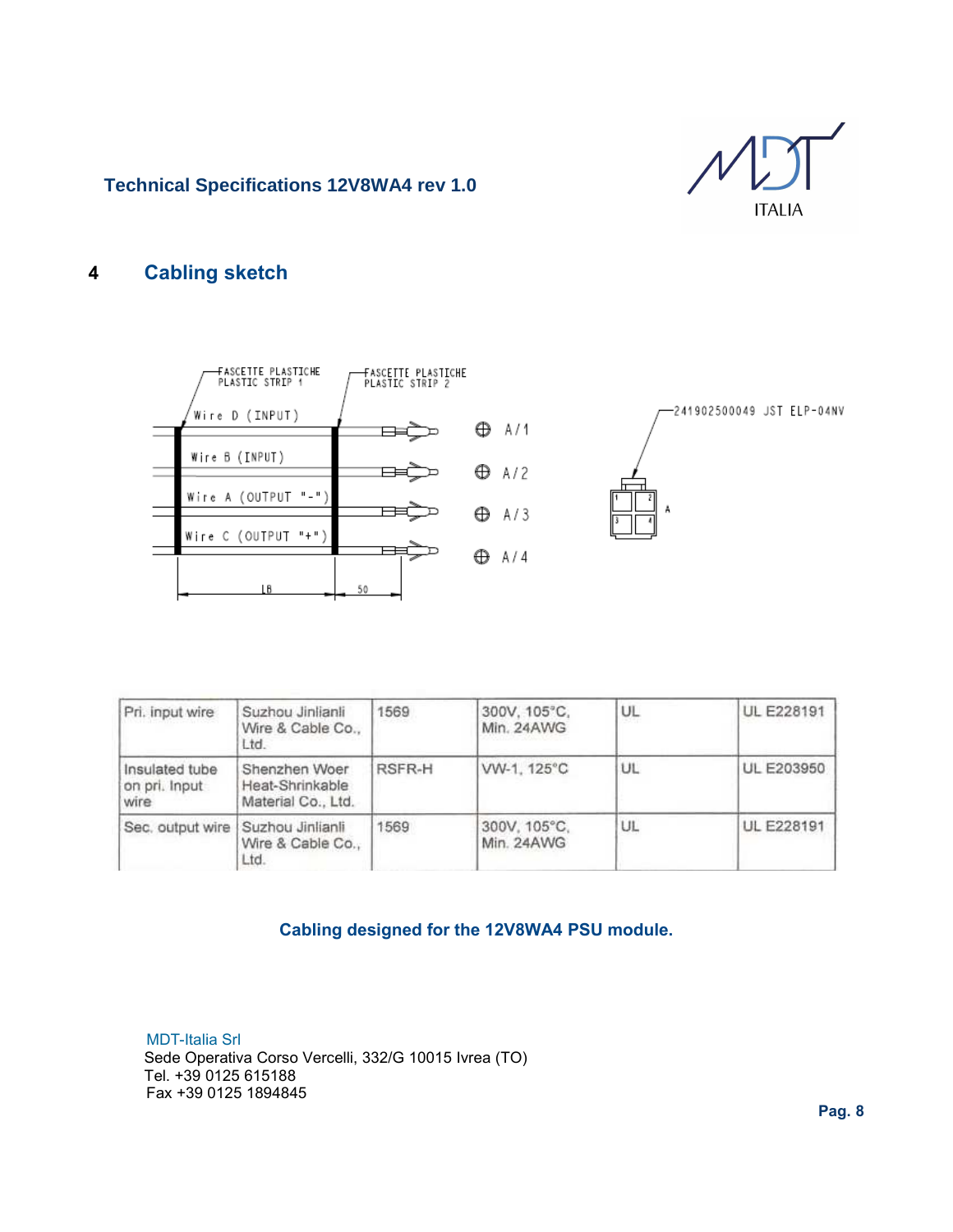

# **5 Assembly drawing**

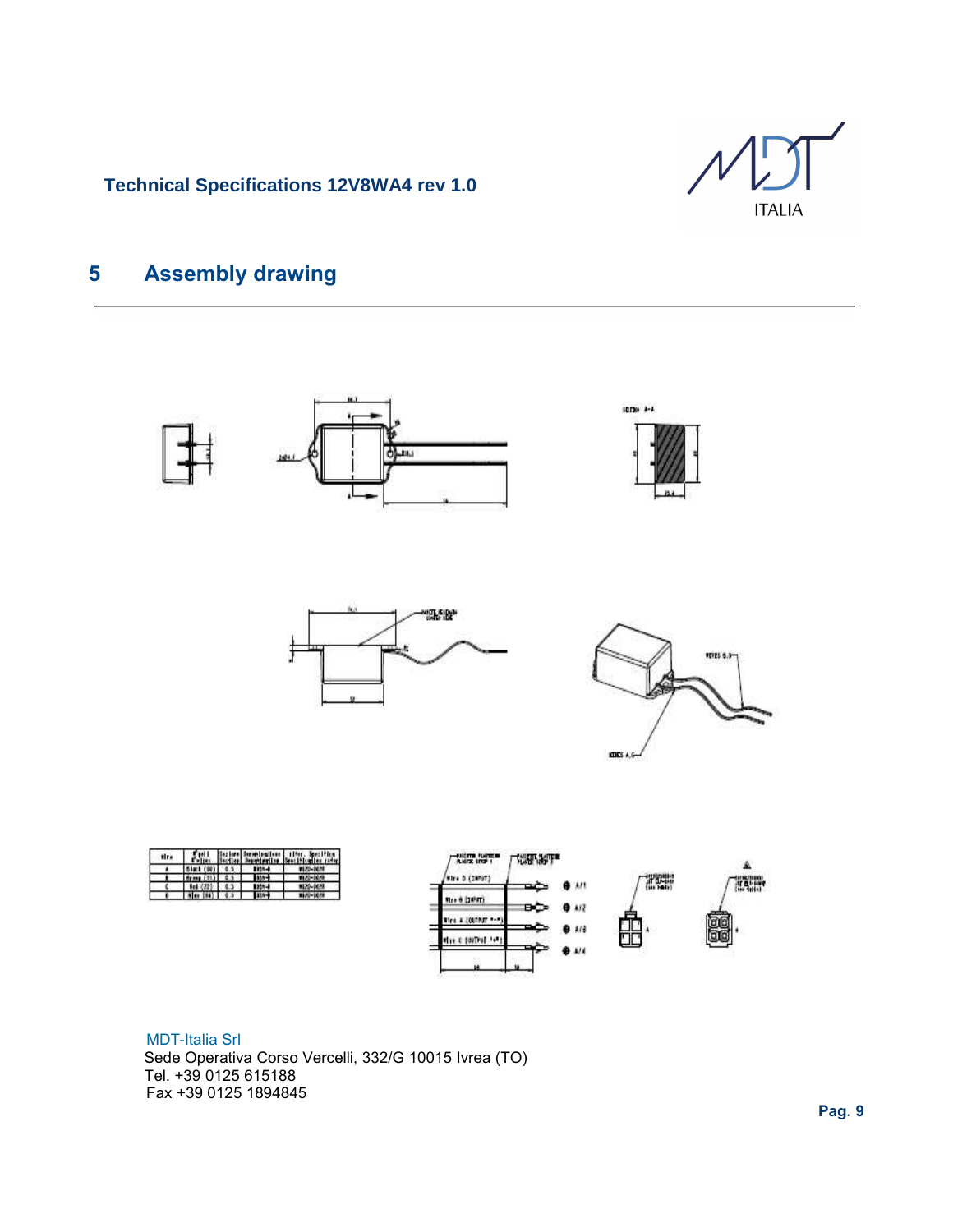ITAI IA

## **6 Efficiency Requirements**

The efficiency is higher than 70%.

## **7 CE – EN60335.2.24 – UL1310**

The power supply will pass through a certification lab in order to produce the necessary conformity test reports for CE, the EN60335.2.24 and UL1310 normative. Based on the collected information we will release the following test reports: CEN55014-1 , CEN55014-2 , CEN61000-3-2 , CEN61000-3-3 simulating a load based on a resistor of 18 Ohm .

## **8 Certificate of Compliance**

The following products have been tested by us with the listed standards and found in compliance with the council LVD directive 2006/95/EC as last amended by EEC Directive 93/68/EEC. It is possible to use CE marking to demonstrate the compliance with this LVD Directive.

#### **No.: ACSS1212220**

**Test Standards:**

- **EN 60335-1: 2012** Safety of household and similar electrical appliances
- **EN 60335-2-24: 2010** Part 2: Particular requirements for refrigerating appliances, ice-cream appliances and ice-makers.
- **Glow-wire test** IEC 60695-2-11 at 550°C and Plastic enclosure 650°C No ignition, no flame.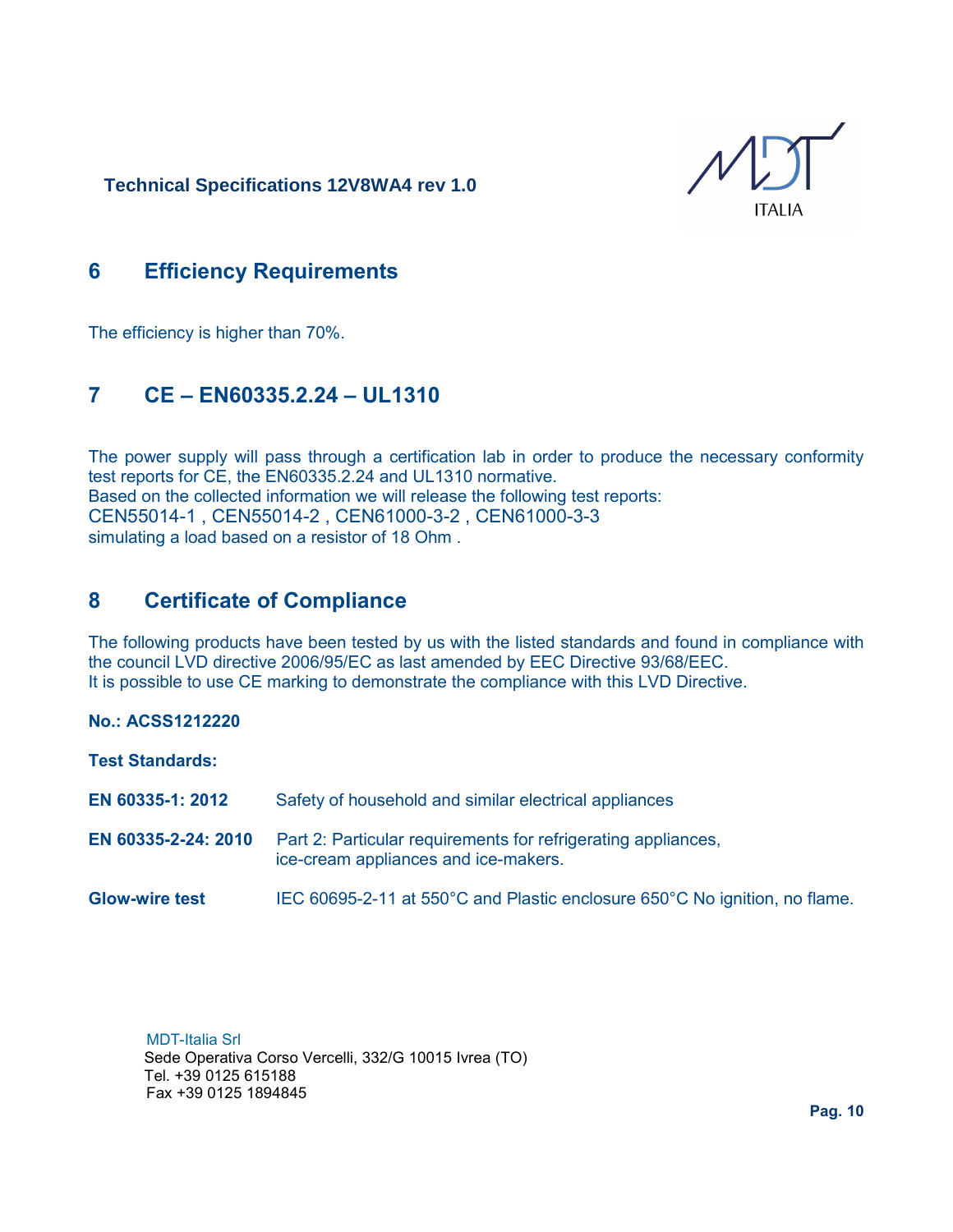**ITALIA** 

**11 PSU Label**

**ITALIA** 

P/N:12V8WA4 Input:100-240VAC 50/60 Hz Max0.2A Ac-L:Brown Wire Ac-N:Blue Wire Output:12VDC 667mA V+:Red Wire V-:Black Wire



| 30.2                    | <b>TABLE: Glow wire</b> |                       |                       |  |
|-------------------------|-------------------------|-----------------------|-----------------------|--|
| Part                    |                         | Test temperature (°C) | <b>Test result</b>    |  |
|                         | Plastic enclosure       | 550                   | No ignition, no flame |  |
| Transformer (T1) bobbin |                         | 650                   | No ignition, no flame |  |
| $Note(s): -$            |                         |                       |                       |  |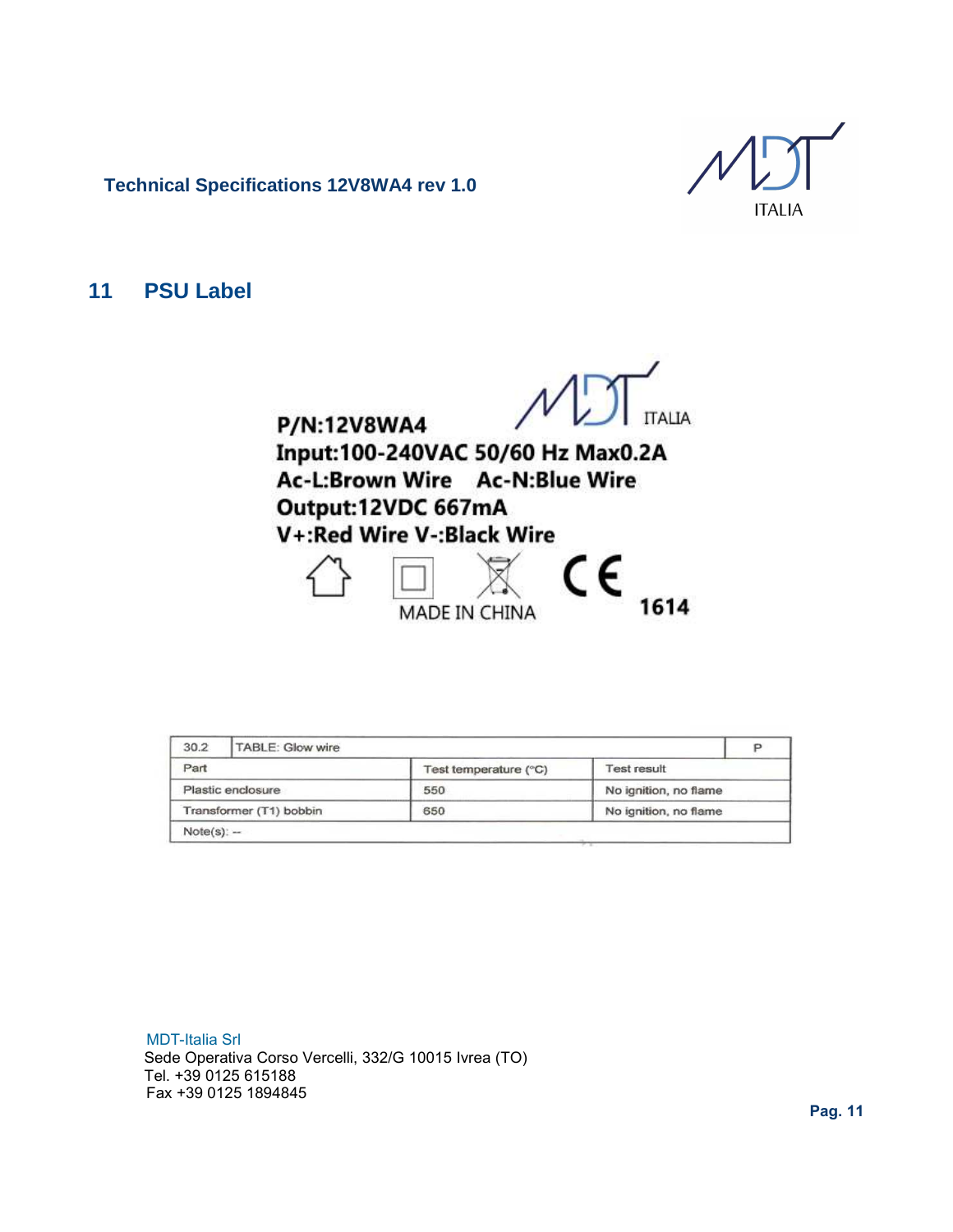

#### **12 CE-LVD compliance**

| AUDIX TECHNOLOGY (SHENZHEN) CO., LTD                                                                                                                                                                 |                                                                                                                             | Report No.: ACSS1508076<br>Page 1 of 87 |  |  |  |
|------------------------------------------------------------------------------------------------------------------------------------------------------------------------------------------------------|-----------------------------------------------------------------------------------------------------------------------------|-----------------------------------------|--|--|--|
| <b>TEST REPORT</b><br>EN 60335-2-24<br>Safety of household and similar electrical appliances<br>Part 2: Particular requirements for refrigerating appliances,<br>ice-cream appliances and ice-makers |                                                                                                                             |                                         |  |  |  |
| Report Reference No ACSS1508076                                                                                                                                                                      |                                                                                                                             |                                         |  |  |  |
| Tested by (name + signature) : Guo Lu                                                                                                                                                                |                                                                                                                             |                                         |  |  |  |
| Reviewed by (name + signature): Ditto Yu                                                                                                                                                             |                                                                                                                             |                                         |  |  |  |
| Approved by (name + signature) : Carolyn Kang                                                                                                                                                        |                                                                                                                             |                                         |  |  |  |
|                                                                                                                                                                                                      |                                                                                                                             |                                         |  |  |  |
|                                                                                                                                                                                                      |                                                                                                                             |                                         |  |  |  |
|                                                                                                                                                                                                      | Attachment: A to C: 15 pages                                                                                                |                                         |  |  |  |
| Testing Laboratory  : Audix Technology (Shenzhen) Co., Ltd.                                                                                                                                          |                                                                                                                             |                                         |  |  |  |
|                                                                                                                                                                                                      | Nantou, Shenzhen, Guangdong, China.                                                                                         |                                         |  |  |  |
| Testing location/ address Same as above                                                                                                                                                              |                                                                                                                             |                                         |  |  |  |
| Applicant's name : Suzhou Duozheng Electronics Co., Ltd.                                                                                                                                             |                                                                                                                             |                                         |  |  |  |
|                                                                                                                                                                                                      | Jiangshu Province, China                                                                                                    |                                         |  |  |  |
| Manufacturer's name: Suzhou Duozheng Electronics Co., Ltd.                                                                                                                                           |                                                                                                                             |                                         |  |  |  |
|                                                                                                                                                                                                      | Jiangshu Province, China                                                                                                    |                                         |  |  |  |
| <b>Test specification:</b><br>EN 60335-1:2012 + A11:2014<br>Non-standard test method N/A                                                                                                             |                                                                                                                             |                                         |  |  |  |
| Test Report Form No.  : V1.1                                                                                                                                                                         |                                                                                                                             |                                         |  |  |  |
|                                                                                                                                                                                                      |                                                                                                                             |                                         |  |  |  |
| Trade Mark/Brand name                                                                                                                                                                                |                                                                                                                             |                                         |  |  |  |
| Model/Type reference  12V8WA, 24V8WA                                                                                                                                                                 |                                                                                                                             |                                         |  |  |  |
|                                                                                                                                                                                                      | Input: 100-240V, 50/60Hz, 0.2A; Output: 12Vdc, 667mA<br>For 24V8WA:<br>Input: 100-240V, 50/60Hz, 0.2A; Output: 24Vdc, 330mA |                                         |  |  |  |

**TRF No.: V1.1**